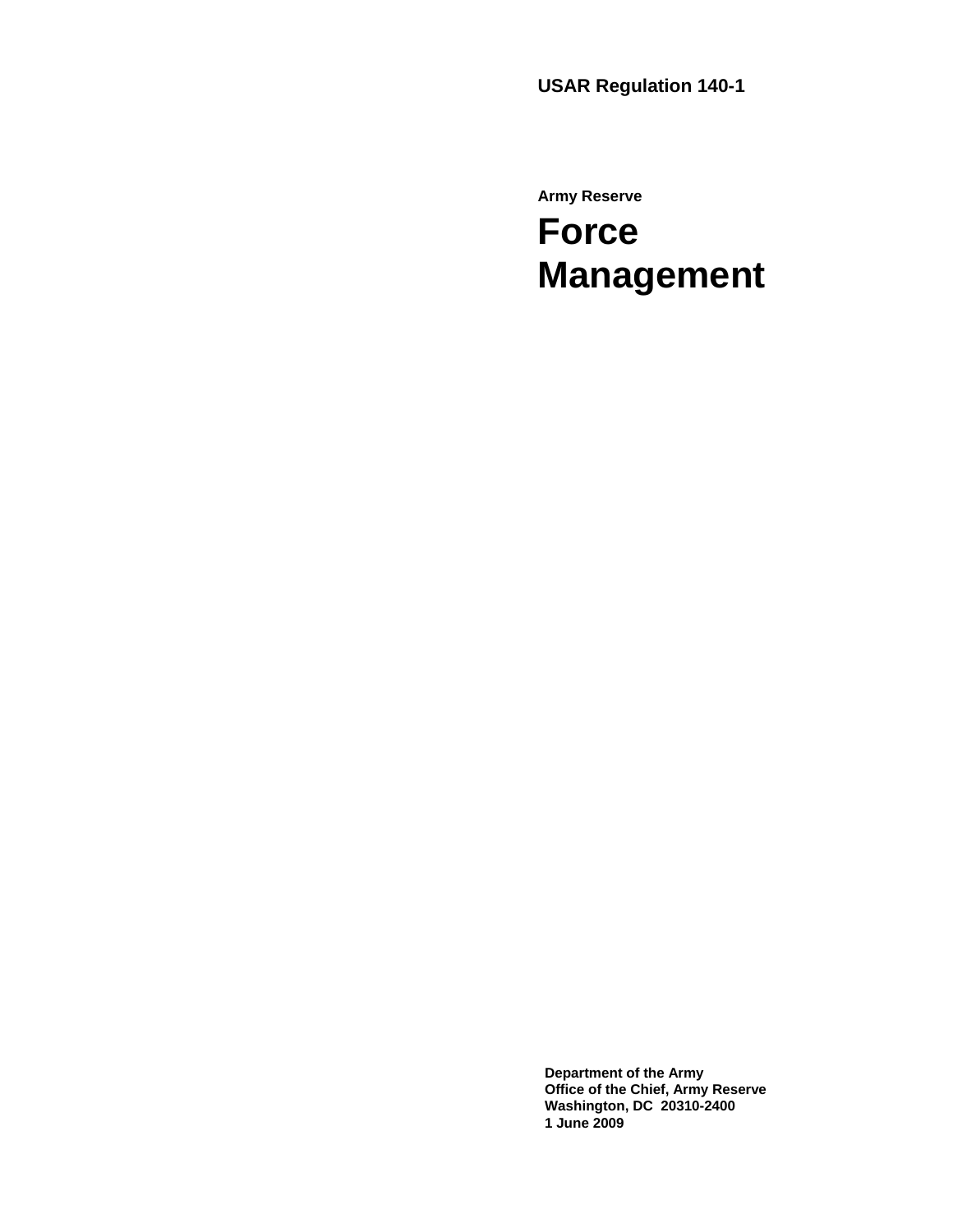# *SUMMARY OF CHANGE*

USAR Regulation 140-1 Force Management

This major revision dated 1 April 2009—

o Is a complete revision of and replaces USARC Regulation 140-1, dated 30 October 1992. The title has been changed from "Programming, Documentation, and Execution of Force Structure Actions" to "Force Management."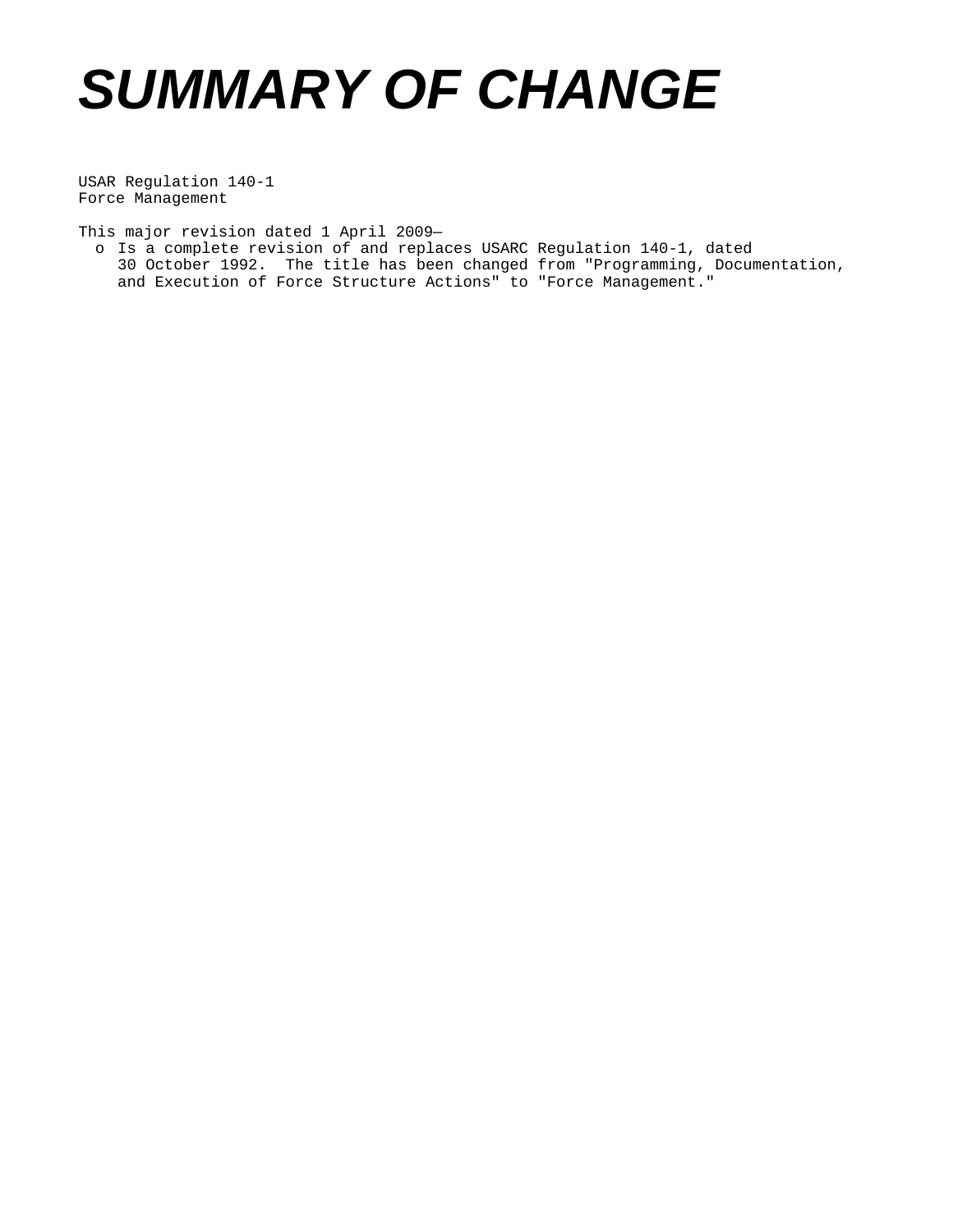# **Army Reserve Force Management**

For the Commander:

CHARLES E. PHILLIPS, JR. *Colonel, GS Chief of Staff* 

Official:

≀RINA M*i* BOGGESS *Colonel, GS* 

*Deputy Chief of Staff, G-1* 

**History.** This publication is a major revision. It was originally published 30 October 1992 as USARC Reg 140-1.

**Summary.** This regulation prescribes the policies for execution of the Force Management Programs of the US Army Reserve.

**Applicability.** This regulation applies to Headquarters, US Army Reserve Command (USARC) and all major subordinate commands (MSCs) under the command and control of the USARC. This regulation does not apply to units/organizations that are in a "mobilized" duty status. During mobilization, units/organizations will follow procedures developed by their commands of assignment.

**Proponent and exception authority.** The proponent of this regulation is the Deputy Chief of Staff, G-3/5/7, Force Management Directorate (ARRC-OPF). The proponent has the authority to approve exceptions to this regulation that are consistent with controlling law and regulation. The proponent may delegate this approval authority, in writing, to a division or branch chief under their supervision within the proponent agency.

**Army management control process.** This regulation contains management control provisions in accordance with AR 11-2, but it does not identify key management controls that must be evaluated.

**Supplementation.** Supplementation of this regulation is prohibited without prior approval from Commander, USARC, ATTN: ARRC-OPF, Fort McPherson, GA 30330-5000.

**Suggested improvements.** Users are invited to send comments and suggested improvements on DA Form 2028 (Recommended Changes to Publications and Blank Forms) directly to Deputy Chief of Staff, G-3/5/7, Force Management Directorate (ARRC-OPF), 1401 Deshler Street SW, Fort McPherson, GA 30330-2000.

**Distribution.** A link to this pamphlet is on the USAR Intranet website at<http://usarcintra/>and the Army Reserve Component portion of the Army Knowledge Online (AKO) website [\(http://www.us.army.mil/\)](http://www.us.army.mil/). This pamphlet is intended for command level B. Local reproduction is authorized.

**Contents** (Listed by paragraph number)

#### **Chapter 1 Introduction**

Purpose • 1-1 References • 1-2 Explanation of abbreviations • 1-3 General **•** 1-4 Responsibilities **•** 1-5

**\* This regulation supersedes and rescinds USARC Regulation 140-1, dated 30 Oct 1992.**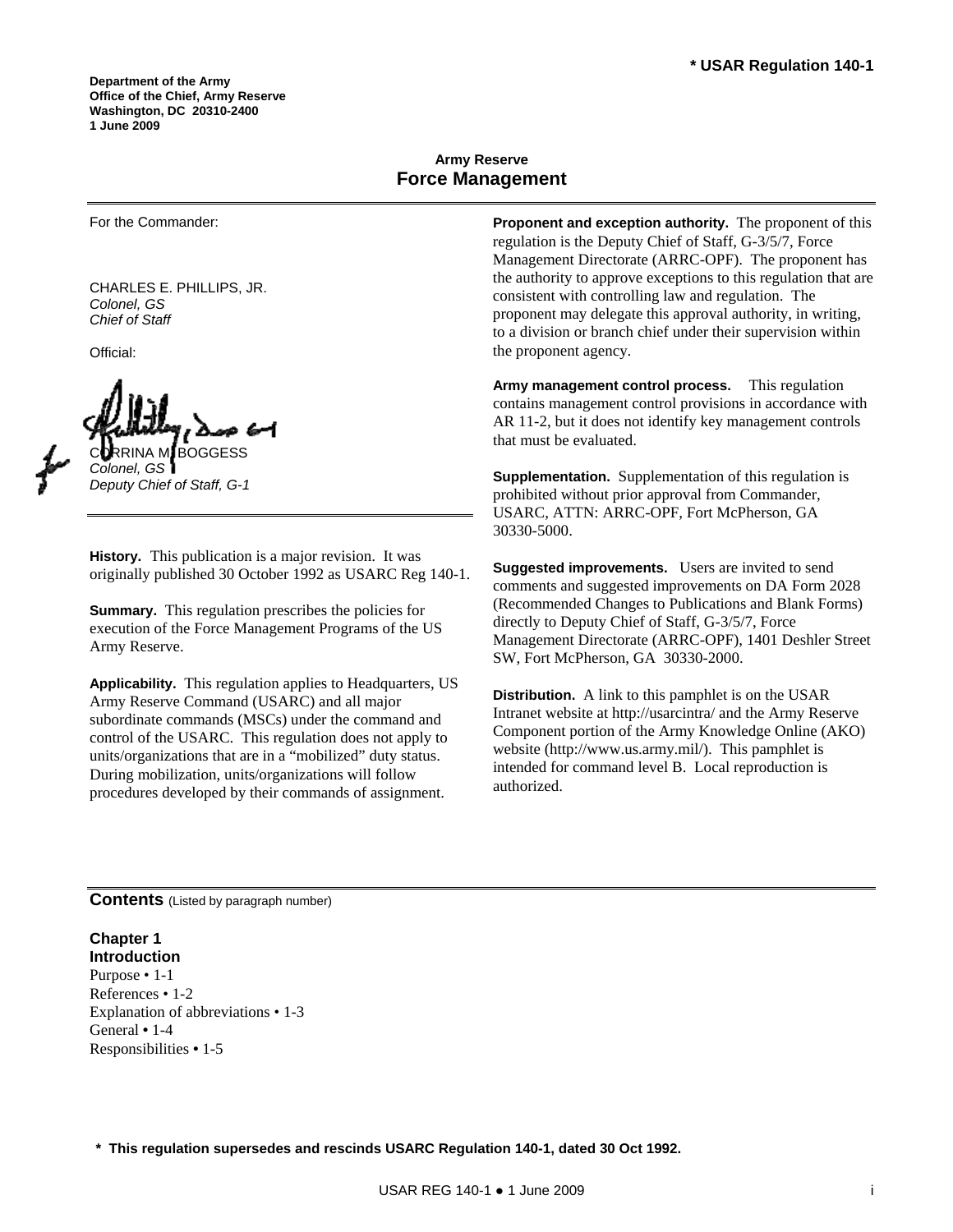# **Chapter 2**

**Total Army Analysis (TAA) and Command Plan**  General **•** 2-1 The Resource Conference **•** 2-2 The Command Plan **•** 2-3 The USARC Structure Message (USTRUC) **•** 2-4

# **Chapter 3**

# **Stationing the Force**

General **•** 3-1 Stationing priorities **•** 3-2 Stationing Packet Submission Requirements **•** 3-3

# **Chapter 4**

#### **Modified Table of Organization and Equipment (MTOE) and Table of Distribution and Allowances (TDA) Documentation**

General **•** 4-1 MTOE documents **•** 4-2 TDA documents **•** 4-3 Equipment survey team **•** 4-4 Permanent order (PO) management **•** 4-5

# **Chapter 5**

**Concept Plans**  General **•** 5-1 Guidelines **•** 5-2

# **Chapter 6**

**Force Validation Committee (FVC)**  General **•** 6-1 Responsibilities **•** 6-2 Concept of Operations **•** 6-3

# **Appendix A**

References

# **Glossary**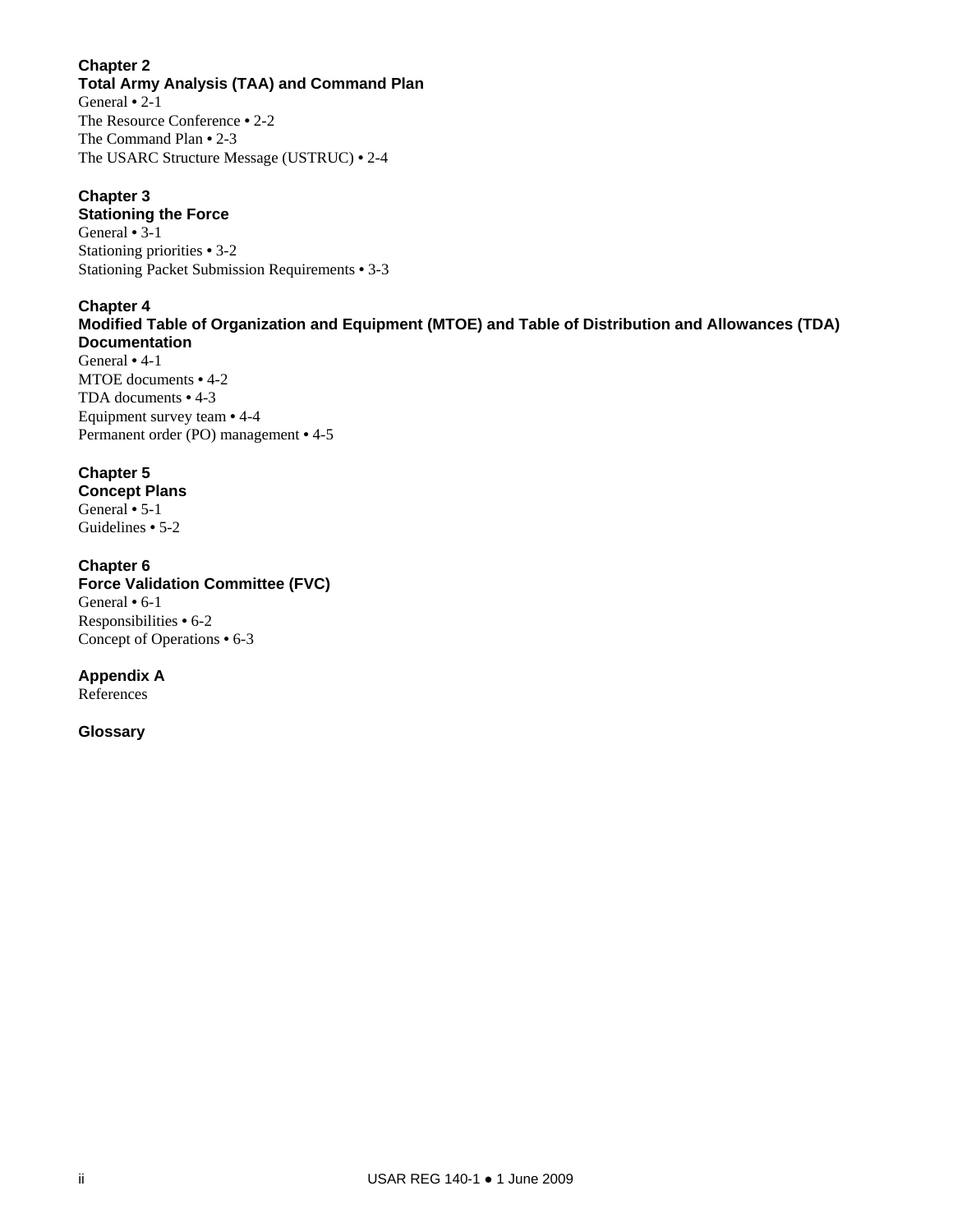# **Chapter 1 Introduction**

#### **1-1. Purpose**

This regulation prescribes policies for the execution of the Force Management Programs of the US Army Reserve (USAR). Force Management consists of the Command Plan, Force Structure (Force Integration) and Stationing and Documentation of the Army Reserve Force Structure. The policies herein apply specifically to those Army Reserve units and organizations under the command and control of the United States Army Reserve Command (USARC).

#### **1-2. References**

Required and related publications and prescribed forms are listed in appendix A.

#### **1-3. Explanation of abbreviations**

Abbreviations and special terms used in this regulation are explained in the glossary.

#### **1-4. General**

The Chief, Army Reserve (CAR)/Commanding General, USARC has designated the G-3/5/7, Force Management Directorate (FMD) as the proponent for force structure and stationing action for all USAR troop program units (TPUs). To accomplish this mission, the Dir, FMD must rely on the coordination with and cooperation of a number of other staff elements of the USARC staff, CAR staff and various DOD agencies. In turn, these staff elements and agencies require certain information to determine the resources necessary to accomplish the action. The Dir, FMD will devise and, in coordination with the concerned agencies, develop a single submission process for the review and approval of each force structure and stationing request.

#### **1-5. Responsibilities**

#### *a. The USARC General Staff/Special Staff.*

 (1) The Dir, FMD is the USARC staff proponent for Force Management Programs of the USARC. As such, Dir, ARFP may directly task other USARC staff agencies regarding force management matters.

 (2) Due to the nature of the functions within the various divisions of the G-3/5/7, staffing of force structure actions will be forwarded separately to the G-33 and the G-37.

#### (3) *The Dir, FMD will—*

 (a) Issue instructions for the preparation of documents and other input for the annual Command Plan Cycle, in accordance with HQDA guidance.

 (b) As a minimum, annually publish a USARC Structure Message (USTRUC), detailing to Unit Identification Code (UIC) level, the changes to the Army Reserve force structure. (The USTRUC will usually be published subsequent to the issuance of the US Army Structure Message (ARSTRUC) by HQDA.)

(c) Coordinate with applicable staff sections for all force structure and force modernization actions.

 (d) Integrate all functional actions required to activate, convert, reorganize, change authorized levels of organization (ALO), inactivate, and relocate USAR units in support of approved plans.

 (e) Process table of organization and equipment (TOE), Modified Table of Organization and Equipment (MTOE), and Table of Distribution and Allowance (TDA) changes for both personnel and equipment. Submit TOE change request to TRADOC when appropriate.

 (f) Review all force structure actions and identify costs, funds, and full-time support (FTS) resource requirements/resources for execution of approved actions.

(g) Execute approved actions based on availability of personnel, equipment, funds, FTS resources, and facilities.

(h) Publish and distribute permanent orders and unit authorization documents for all approved actions.

- (i) Prioritize all force structure requirements.
- (j) Conduct functional reviews, identify issues and problems, and recommend solutions.

 (k) Provide guidance/tasking to MSCs each fiscal year (FY), which allows documentation packets to be completed, submitted, and processed to meet command plan timelines (RCS: RCFD-014).

 (l) Ensure appropriate force structure changes are entered in The Army Authorization Documents System (TAADS) for hand-off of data to related and dependent systems, allowing sufficient time to effect appropriate changes within the automated systems to meet current regulatory and policy requirements.

 (m) Responsible for the accuracy and timeliness of TAADS/vertical TAADS (VTAADS) data provided to supporting systems.

#### (4) *The G-1 will—*

 (a) Review the force structure program for accuracy of personnel information and the ability of strength management assets to support the force structure action and assess the personnel readiness impact of the proposed action.

(b) Verify MSC commander's statement that a qualified commander is available for unit activations.

(c) Advise and assist Dir, FMD in evaluating structure and doctrine.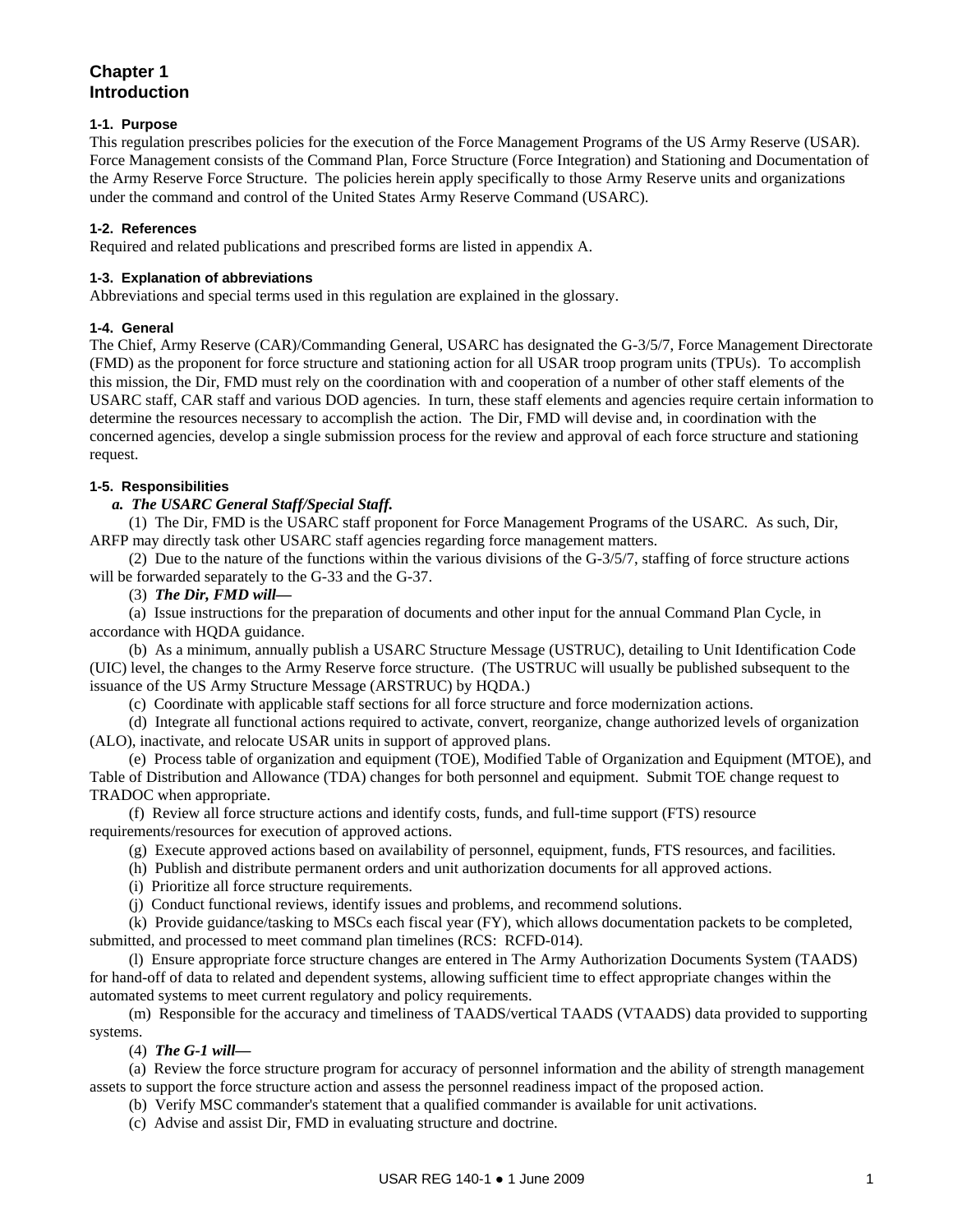(d) Review and assess USARC force structure program to ensure executability.

(e) Ensure appropriate systems within the G-1's control are updated as force structure actions are implemented.

(5) *The G-2/6 will—*

(a) Review the force structure program to determine telecommunications and automation requirements.

(b) Advise and assist Dir, ARFP in evaluating structure and doctrine.

(c) Review and assess the USARC force structure program to ensure executability.

(6) *The G-33 will—*

 (a) Review the USARC force structure program for impact on training and readiness, overall unit readiness, mobilization requirements, and Readiness Groups' ability to support actions.

 (b) Highlight readiness impacts of force structure actions to the USARC Readiness Council and to the Command Group.

 (c) Serve as USARC point of contact for all actions relating to maintenance of UIC data within the Joint Chief of Staff (JCS) Status of Resources and Training System (SORTS).

(d) Advise and assist the Dir, FMD in evaluating structure and doctrine.

(e) Review and assess the USARC force structure program to ensure executability.

(7) *The G-4 will—*

 (a) Review the force structure program to determine logistical impact, to include an assessment of the local area maintenance support activities' ability to support the request.

(b) Assess equipment availability.

(c) Advise and assist Dir, ARFP in evaluating structure and doctrine.

(d) Review and assess the USARC force structure program to ensure executability.

(8) *The G-37 will—*

(a) Review the USARC force structure program for impact on training.

(b) Highlight training impacts of force structure actions to ARFP and to the Command Group.

(c) Assist FMD when requests for stationing and relocation actions are submitted.

(d) Assess for training impacts.

(e) Advise and assist Dir, FMD in evaluating generation force and training support capability requirements.

(f) Review all activation and inactivation actions of Army Reserve units to assess impact on training.

(9) *The Directorate of Resource Management (DRM)/G-8 will—*

 (a) Validate MSC expenditures against required force structure actions, to include force modification, stationing dollars, and facilities.

(b) Advise and assist Dir, ARFP in evaluating structure and doctrine.

(c) Review and assess the USARC force structure program to ensure executability.

(10) *The Full-Time Support (FTS) Directorate will—*

(a) Function as staff proponent for the management and execution of the FTS Program.

 (b) Issue guidance for the preparation of FTS TDA documents and other input for the annual Command Plan Cycle, in accordance with HQDA guidance.

(c) Validate and determine the FTS manpower requirements for all USAR TPU units.

(d) Manage the allocation of FTS resources for all USAR TPU units.

 (e) Evaluate the force structure program and update the FTS TDAs to provide the appropriate FTS resources for all structure changes during the appropriate fiscal year Command Plan cycle.

 (f) Integrate all FTS manpower management actions required to activate, convert, reorganize, inactivate, and relocate the FTS personnel staffing of USAR units in support of approved structure plans.

(g) Develop permanent orders for FTS TDAs.

 (11) *The USARC Special Staff.* Aviation, Chaplain, Inspector General, Internal Review, Public Affairs, Staff Judge Advocate, and the USARC Surgeon will—

(a) Advise and assist Dir, ARFP in evaluating structure and doctrine when their specialties are involved.

(b) Review and assess USARC force structure program to ensure executability.

#### *b. Major subordinate command (MSC).*

(1) Regional support commands (RSCs).

 (a) The Chief, Plans, Analysis and Integration (PAI) Office is the RSC staff proponent for Force Management Programs within the RSC area of operation. As such, Chief, PAI may directly task other RSC Staff agencies regarding force management matters.

 (b) The Chief PAI will coordinate stationing actions submitted by the operational and functional (O&F) commands with the appropriate RSC staff agencies.

 (c) The Chief, Department for Public Works (DPW) will review stationing requests to verify that the facility is capable of and ready to sustain the force structure action being proposed.

 (d) The Chief, PAI and DPW will periodically review facility utilization to determine future requirements for facilities management.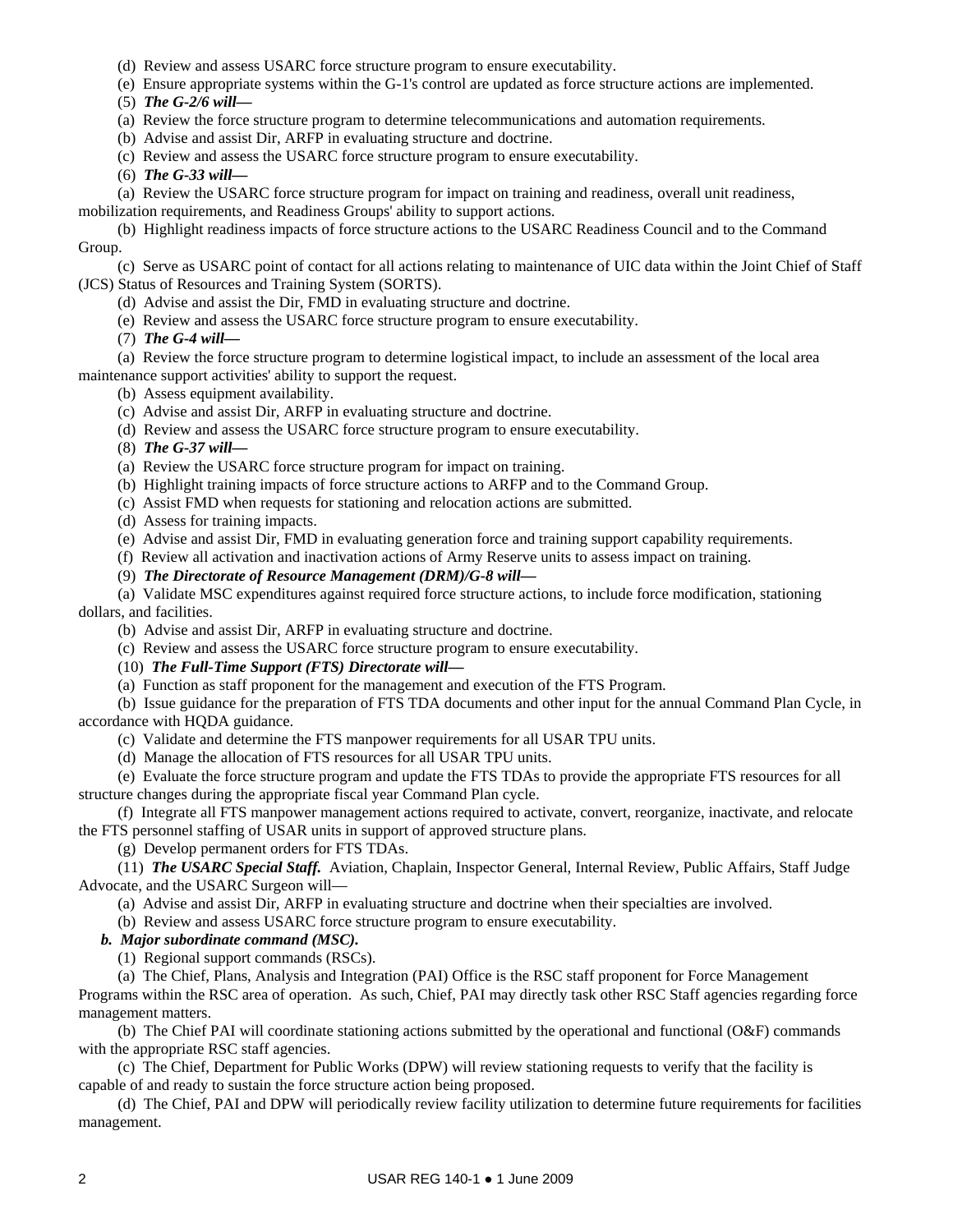- (2) Operational and functional (O&F) commands will—
- (a) Execute all force structure actions and meet all readiness objectives.
- (b) Budget for approved force structure and force modernization actions (funded and unresourced requirements).

(c) Ensure requisitions to fill all authorized FTS positions are forwarded to the appropriate agency.

 (d) Ensure all force structure documentation meets the requirements of this regulation and complies with higher headquarters' guidance.

 (e) Submit command plan issues arising from shortfall or changes that may adversely affect the current/future USARC force program.

 (f) Coordinate with the RSC(s), PAI Office, which controls the facilities involved in the proposed stationing action. Informal coordination with DPW and other appropriate staff is encouraged to make the process run smoother, but formal coordination must be accomplished through the PAI Office.

(g) Support USAR force modernization as required by each designated system.

# **Chapter 2 Total Army Analysis (TAA) and Command Plan**

#### **2-1. General**

*a.* The TAA/Command Plan is the process by which the US Army determines what structure is necessary to counter potential military situations during the following 5 to 7 years. The TAA process is made up of a number of steps:

- (1) The Resource Conference;
- (2) The Command Plan; and
- (3) Publishing of the USARC Structure Message (USTRUC).
- *b.* Each of these steps may follow a progression or may happen during the same period of time.

#### **2-2. The Resource Conference**

The Resource Conference is an analysis of the entire Army structure from the SRC level. Based on the "war-fight" requirements developed by the Army's combatant commanders, the conference determines first what types of units are required to meet the projected requirements and then the Conference Board determines which Army Component will be tasked to field and train. This process is the TAA. At the conclusion of the conference, the Army Structure Message (ARSTRUC) is developed and staffed. Upon approval, the ARSTRUC is sent to the major Army commands for implementation.

# **2-3. The Command Plan**

*a.* The Command Plan is the process where each Army command addresses the changes directed by the ARSTRUC from the UIC level. The force integrators (FIs) will review the ARSTRUC for the directed changes and provide an analysis of those changes by SRC. The ARSTRUC directs changes on a purely add or subtract basis. The FIs will provide a recommendation for the changes utilizing the options of "conversion," or "reorganization, as well as "activation" and "inactivation." These recommendations and the analysis will be transmitted to the command and control (C2) headquarters (HQ) for each UIC concerned for their review and concurrence.

*b.* If the C2 HQ agrees with the recommendations, no further action is necessary.

*c.* A USAR Form 19-R will be submitted for any changes to the programmed actions in the ARSTRUC. One USAR Form 19-R will be submitted for each UIC action requested by the C2 HQ to which the UIC is assigned. The USAR Form 19-R will be submitted to USARC FMD Office for review and action as necessary.

*d.* At the conclusion of the review period, the Dir, FMD will review the recommendations of the FI, as well as the comments received through the USAR Form 19-R submissions, and make a determination on each action.

#### **2-4 The USARC Structure Message (USTRUC)**

*a.* The USTRUC translates the changes directed by the ARSTRUC to specific actions affecting the Army Reserve force structure at the UIC level (e.g., what units will be "inactivating," "converting to a different SRC," or "reorganizing" to add or subtract personnel). The USTRUC will also specify the effective date (EDATE) that each force structure action will take place.

*b.* At the time of the release of the USTRUC the Army Reserve Force File will be updated to include all the changes, additions, and deletions identified by the USTRUC.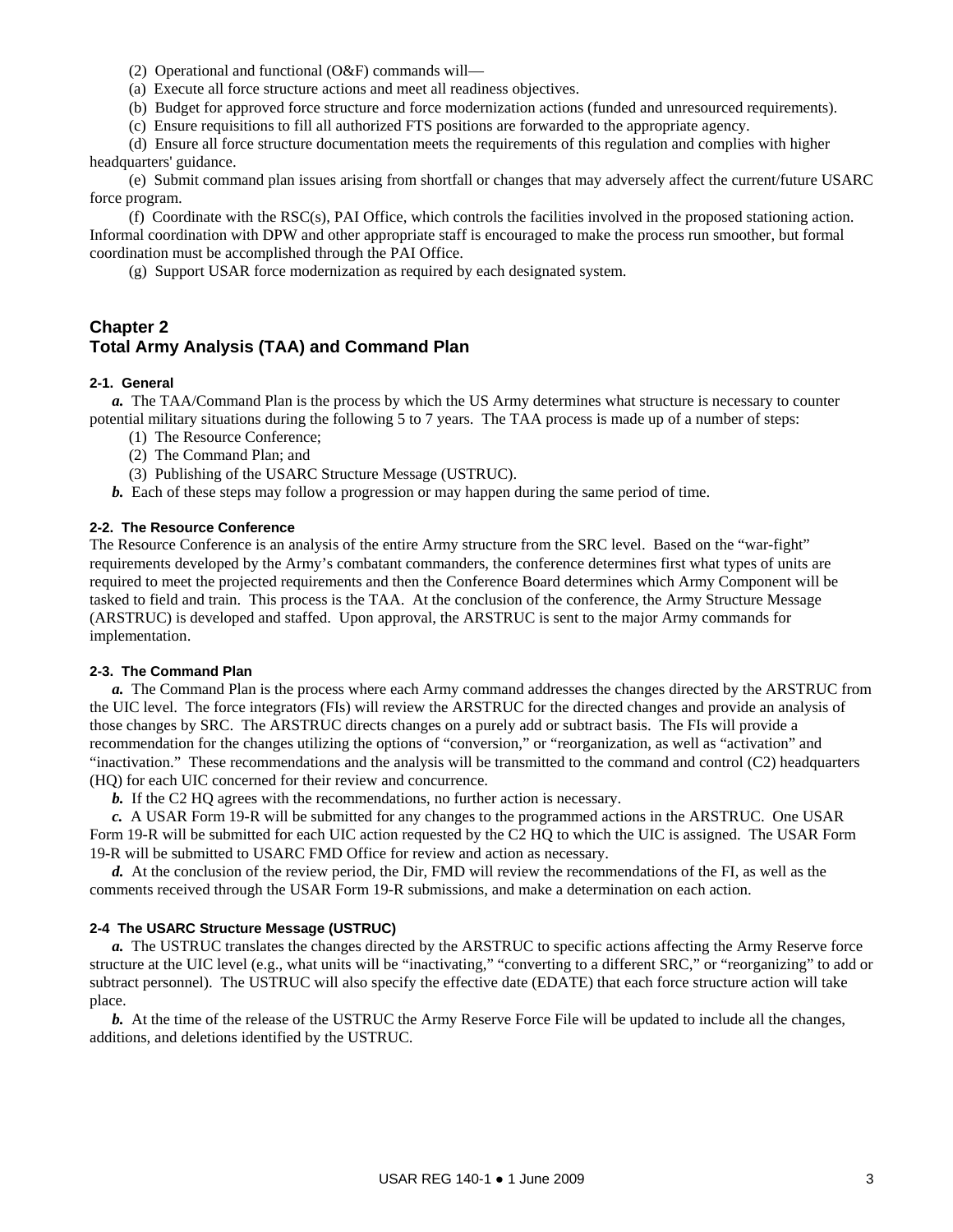# **Chapter 3 Stationing the Force**

#### **3-1. General**

*a.* The Dir, FMD is the proponent for all USARC subordinate force structure and stationing actions. Army Reserve units are not authorized to establish a base operations, whether permanent or temporary, without authorization from the Dir, FMD.

**b.** A request for stationing will be submitted by the C2 HQ of the unit to station a unit in a specific location. This request will be submitted with sufficient time to properly process the request. For initial stationing, all documentation must be submitted at least 18 months prior to EDATE. For relocations, whether "temporary' or "permanent," all documentation must be submitted 6 months in advance of EDATE. Emergency relocations will be handled on a case-by-case basis, as conditions dictate.

*c.* All USARC Directors/Directorates requiring input on any stationing action will contact the Dir, FMD and coordinate their input requirements, so that all input may be submitted in one coordinated submission. This will not relieve any directorate from their fiduciary responsibilities nor shift them to the Dir, FMD, but is intended to streamline the process so that subordinate commands have only one submission to make. (Example: If additional funds are necessary to station a unit, a request for an "Unresourced Requirement" (URR) will be submitted as directed by the G-8/DRM (the proponent for URR submissions), while also providing a copy in the stationing packet. The Dir, FMD will not be responsible for this submission.)

*d.* The Dir, FMD will receive and process the stationing requests in the most efficient manner possible. Each stationing request will be staffed with all primary staff and with those special staff elements as necessary. Stationing requests for new organizations and/or relocations that cross congressional boundaries will require additional staffing at Office of the Chief, Army Reserve (OCAR)/HQDA.

#### **3-2. Stationing priorities**

USAR structure can provide many opportunities for stationing. Factors that must be given priority consideration in the stationing decision process are:

- *a.* Retention of trained soldiers in the AR.
- *b.* Continued utilization of existing facilities.
- *c.* Changing demographics of the community.

#### **3-3. Stationing packet requirements**

*a.* The Dir, FMD will provide written guidance on submission requirements for each type of stationing packet.

- *b.* Types of stationing packets.
	- (1) USAR 122-R Stationing Packet. This type of stationing packet must be submitted for all stationing actions.

(2) AR 5-10 Stationing Packet. For USAR Force Structure being stationed on an Active Army Installation, an AR

5-10 Stationing Packet will be provided in addition to the USAR 122-R Stationing Packet.

*c.* Stationing packet submission and processing.

The HQ designated as the C2 HQ for the unit will prepare and submit the required stationing packet documents (to include the USAR Form 122-R), in accordance with the guidance published by the Dir, FMD.

#### **Chapter 4**

# **Modified Table of Organization and Equipment (MTOE) and Table of Distribution and Allowances (TDA) Documentation**

#### **4-1. General**

*a.* The USAR MTOE and TDA documents are developed by US Army Force Management Support Agency (USAFMSA) under the Centralized Documentation (CENDOC) process.

*b.* The Force Design Branch, Force Support Division will be the proponent for the administration of MTOE and TDA documents for the USARC, administration of the Equipment Survey Program, and the publication of permanent orders (POs).

#### **4-2. MTOE Documents**

*a.* The MTOE is a modified version of a table of organization and equipment (TOE) that prescribes the unit organization, personnel, and equipment necessary to perform a mission in a specific geographical or operational environment. The MTOE, like the TOE, reflects wartime requirements and is not intended to be used to document "nice-to-have items. It is the base document for—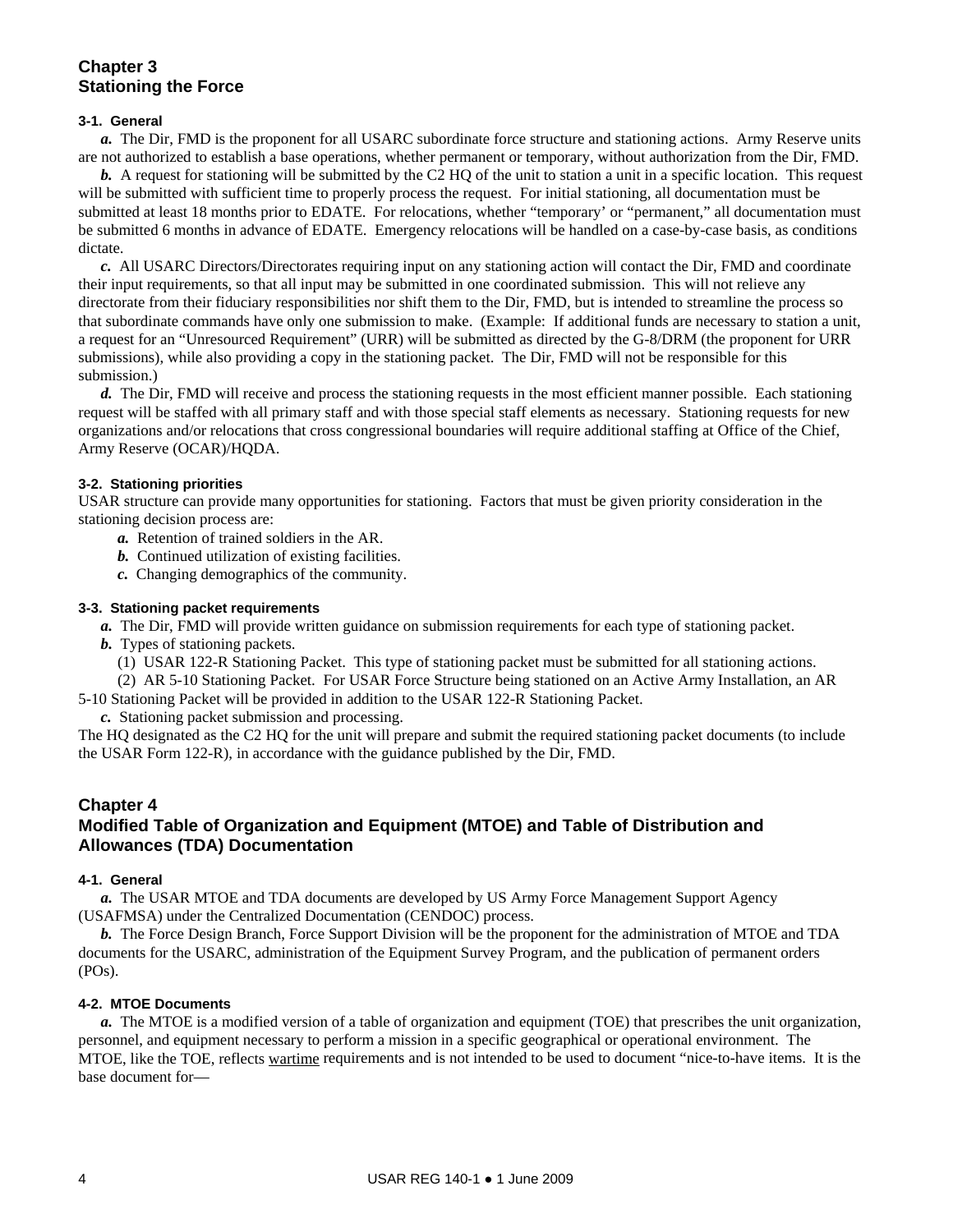- (1) Preparing personnel and equipment requisitions.
- (2) Distributing personnel and equipment resources.
- (3) Reporting unit status.
- (4) Preparing supply and maintenance records and reports.
- *b.* The Dir, FMD will issue guidance for requesting changes to MTOE documents.

*c.* Requests for changes to MTOE documents will be for wartime requirements and/or authorizations only. Requests will be staffed and forwarded to Army Reserve Force Programs for review and staffing.

#### **4-3. TDA Documents**

*a.* A TDA is developed by USAFMSA under CENDOC, as are MTOEs. The TDA prescribes the organizational structure for a unit having a support mission for which a TOE does not exist. TDA units are developed based on the type and level of workloads associated with the unit mission. Unlike MTOE units, TDA units are usually "one-of-a-kind," organized for a unique mission.

*b.* The Dir, FMD will issue guidance for requesting changes to TDA documents.

*c.* Requests to change a TDA document will be for mission requirements only. Requests will be staffed and forwarded to Army Reserve Force Programs for review and staffing.

*d.* Requests for changes to FTS TDA documents will be forwarded to the FTS Directorate.

#### **4-4. Equipment survey teams**

*a.* The Equipment Survey Program is assigned to G-3/5/7, Force Management Directorate. The equipment survey team will—

 (1) Oversee equipment surveys at least once every 3 years for each assigned Army organization organized under TDA and MTOEs, as applicable.

(2) Submit approved equipment survey results report.

(3) Verify that equipment identified as excess during the survey has been turned in or reported as such.

 (4) Assure surveyed organization can access the USAFMSA website (<https://webtaads.belvoir.army.mil/usafmsa>) and understands submission requirements for the FMSWeb 4610-R Tool (available on the USAFMSA website) prior to departure from the survey site.

(5) Assure individual equipment authorization changes are based on personnel requirements and DA memorandums.

 (6) Assure standard adopted items of equipment identified in chapter 2, Supply Bulletin (SB) 700-20 that are in short supply Army-wide are authorized in TDA Organizations only when no suitable chapter 6, SB 700-20 items are available. When possible, TDAs will incorporate commercial equipment if not identified in chapter 8, SB 700-20.

*b.* Commanders or supervisors of units being surveyed will—

 (1) Provide administrative support to include the use of automatic data processing equipment (ADPE) and clerical assistance in preparing equipment survey reports.

(2) Provide the equipment survey team with requested data prior to the survey start date.

- (3) Provide personnel for augmentation of the equipment survey team when necessary.
- (4) Arrange for and attend entrance and exit briefings given by the chief of the equipment survey team.
- (5) Request line item numbers (LINs) from Commander, USAFMSA, (MOFI-FMA-T).

 (6) Ensure that the appropriate supporting supply activity accountability officer accepts excess equipment as it is generated during the survey.

(7) Ensure identified excess equipment is turned in within 90 days after the completion of the on-site survey.

 (8) Ensure all required changes are entered into the FMSWeb 4610-R Tool within 60 days after completion of the on-site survey.

(9) Report excess Defense Communications System (DCS) (Army) equipment, US Army

Communications-Electronics Command (USACEC) B-46 items, non-DCS communications security (COMSEC) equipment, and medical equipment in accordance with disposition instructions in AR 570-7, paragraph 2-12

(10) Update Continuing Balance System-Expanded, as required by AR 710-3.

#### **4-5. Permanent order (PO) management**

*a.* The PO process begins with the receipt of an "Approved" authorization document (MTOE or TDA) from USAFMSA. No PO, other than a "Relocation," "Amendment," or "Corrected Copy," will be published without an "Approved" document.

*b.* Permanent orders are drafted in the Permanent Orders System (POS) and placed in "review status" for review by the respective C2 HQs, FTS Directorate, and Force Management Division. The maximum timeframe authorized to review a PO is 45 days. If there are any discrepancies, note the discrepancies on the tab designated for comments on the POS. Once all parties have responded and any discrepancies resolved, the PO is forwarded for publication.

*c.* A PO will be published for the following actions:

(1) Activations (TDA=Organized) – Unit activates – PO initiated based upon approved MTOE or TDA.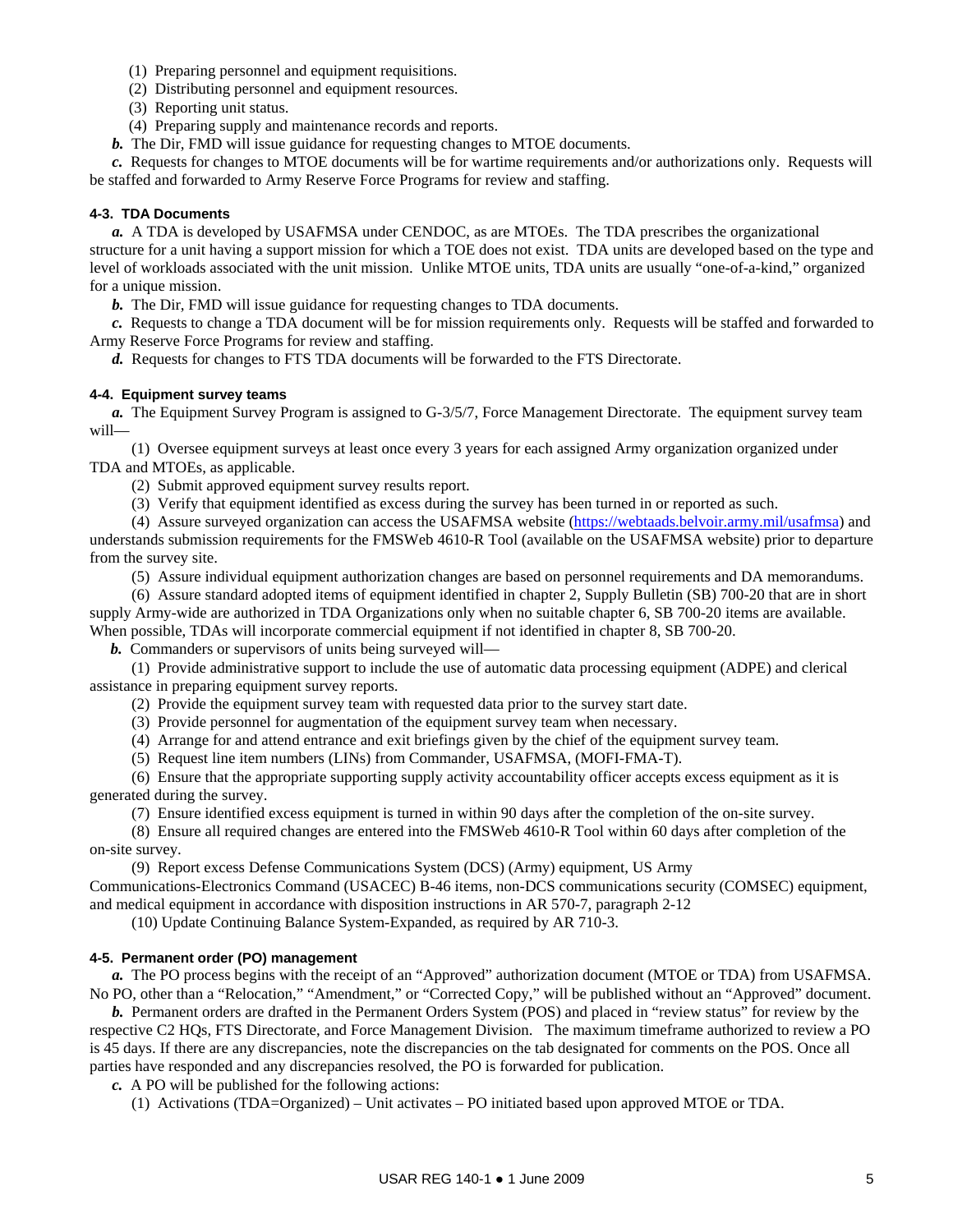(2) Inactivations (TDA=Discontinued) – PO initiated based upon an approved inactivation date and completion of congressional notification

(3) Reorganization – PO initiated based upon personnel/SRC or a major equipment change.

(4) Permanent Change of Station – PO initiated based upon an approved relocation packet or MILCON project.

(5) Redesignation – PO initiated based upon approval from Center of Military History.

 (6) Amendment - PO initiated to change an order to reflect facts that did not exist at the time the original order was published. An order can only be "Amended" once. "Amended" POs cannot be "Corrected Copy"

 (7) Corrected Copy – PO initiated to correct the original order to show the true state of affairs existing at the time the original order was published. An order can be a "Corrected Copy" once.

(8) Revocation – PO initiated when there's no need for original order. Once revoked, the process cannot be reversed.

*d.* A PO will not be published for "Update" documents, as there are no significant changes to either personnel or equipment authorizations.

# **Chapter 5 Concept Plans**

#### **5-1. General**

*a.* A concept plan is a detailed proposal to create or change one or more units, whether MTOE or TDA. The purpose of a concept plan is to ensure that resources are used to support Army objectives and priorities, ensure full understanding of the change, enable auditing of resource realignments, ensure supportability, and satisfy a variety of HQDA functional interests related to how the organization plans to implement the proposed addition or change.

*b.* A concept plan must align with Army goals and policy without building duplicate structure and be an improvement to a required capability to warrant creating a new unit/organization, or restructuring an existing one. In the current constrained resource environment, all concept plans must include a proposed bill payer strategy. The command must be prepared to resource concept plan proposals from within the command's available authorizations and in accordance with the approved resourcing strategy.

*c.* Concept plans will normally propose additions or changes to TDA structure. The MTOE Army has a systematic, disciplined methodology for organizational design centered on the Force Design Update (FDU) process. The FDU process determines Army doctrinal, organizational, training, material, leadership, and education, personnel, and facility (DOTMLPF) requirements and then translates them into programs and structure.

#### **5-2. Guidelines**

*a.* Concept plans may be submitted at any time. However, to be considered during the budget cycle, which is the key to resourcing the concept plan, they must be approved by HQDA by 15 December of that Program Objective Memorandum (POM) year. HQ, USARC will publish instructions and suspense dates for the submission of concept plans with the Command Plan Instructions each year. Depending on their complexity, concept plans usually require 120 – 150 days from the time they are received at HQ, USARC until a decision is reached by HQDA.

*b.* The outcome of a successful concept plan submission is the approval of an organization's/unit's structure, manpower, and equipment requirements. Following the decision on requirements, a decision will be provided for the authorization allocation of military manpower, both TPU and FTS. TDA equipment requirements that meet HQDA review thresholds will be referred to the HQDA TDA Units Equipment Review and Validation Board for a resourcing and documentation decision.

*c.* Submission of a concept plan does not authorize the modification of structure into a "provisional" status. "Provisional" status must be requested and approved by HQ, USARC.

#### **Chapter 6 Force Validation Committee (FVC)**

#### **6-1. General**

*a.* The Force Validation Committee (FVC) is established to identify unit and systemic shortfalls and issues that affect the mobilization readiness of the Army Reserve. The FVC reviews all aspects of manning, equipping, funding, training and stationing to ensure that the organizations attain a satisfactory readiness category, as established by the USARC Command Group, upon activation or conversion.

*b.* The FVC will consist of the following:

- (1) USARC Chief of Staff Committee Chair.
- (2) Dir, FMD Committee Co-Chair and Program Lead.
- (3) G-1.
- (4) G-33.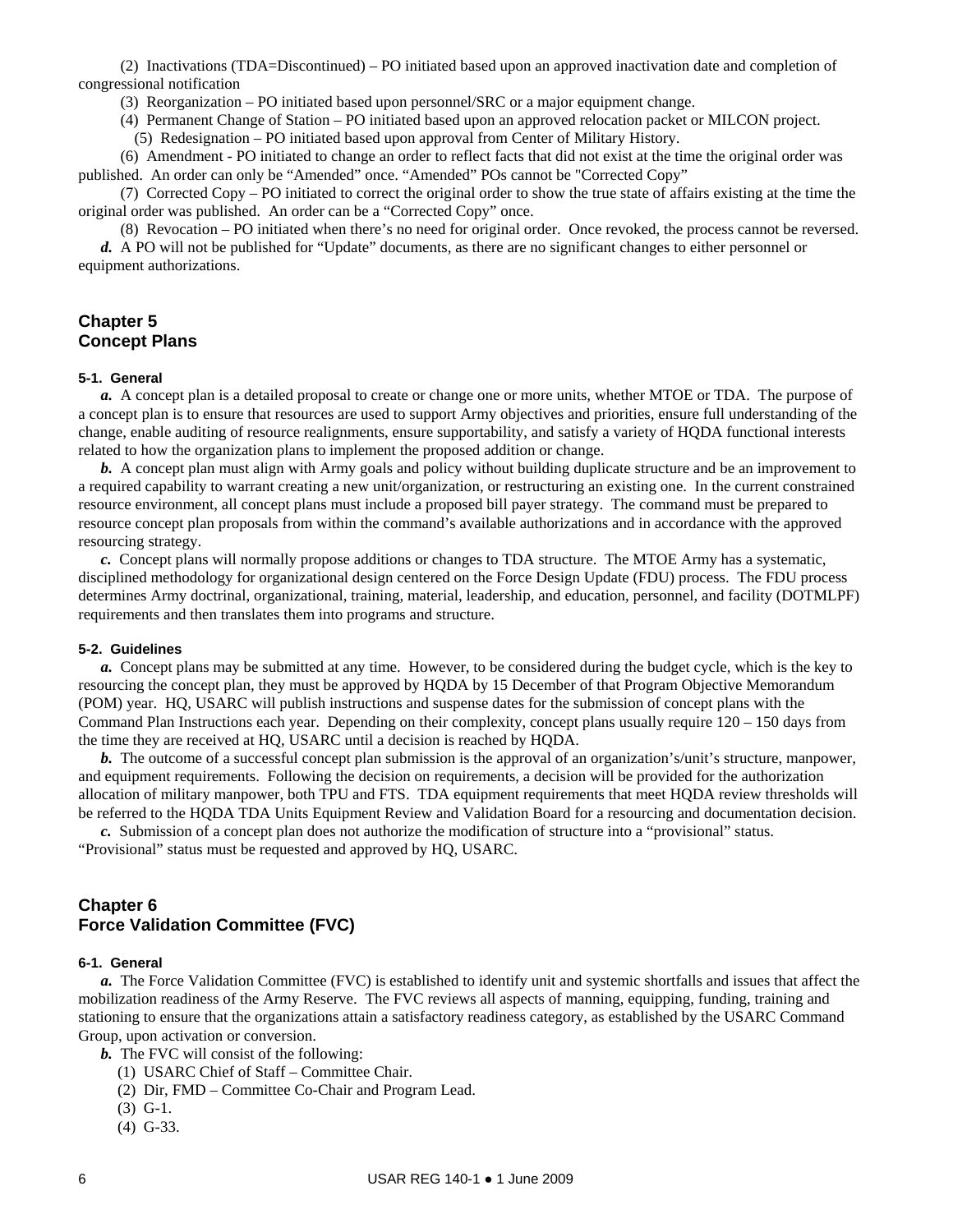- (5) G-4.
- (6) G-37.
- (7) Other principal and special staff as appropriate.

(8) All MSC commanders and appropriate staff.

(9) Invited guests.

*c.* The purpose of the USARC FVC is to—

(1) Review the force structure of the Army Reserve;

 (2) Identify routine, specific and systemic issues which diminish the ability of an organization from attaining and/or maintaining a positive mobilization readiness posture; and

(3) Provide this information to the Command Group through regularly scheduled Force Validation Briefings.

*d.* To accomplish this, the FMD, in conjunction with the USARC G-3, will develop a list of units to review and analyze for the FVC using criteria developed by the Command Group. The FVC meets on a monthly basis to review the data and identify needed actions to assist MSCs in achieving a higher state of readiness.

*e.* The FVC will require dedicated support from all staff sections and command elements to be successful. It is important that the participants identify staff representatives to regularly plan, analyze, and/or provide data for the validation process.

#### **6-2. Responsibilities**

#### *a. The Dir, FMD will—*

(1) Schedule the FVC on a regular basis, in conjunction with the USARC Chief of Staff calendar.

(2) Develop criteria and a list of units to analyze and evaluate during the FVC.

(3) Provide the list of units to all participants.

 (4) Ensure that staff representative is able to articulate force structure requirements, identify issues, and recommend solutions

 (5) Establish communications with Installation Management Command (IMCOM) to identify and monitor all critical actions that must be accomplished to attain and maintain adequate facility readiness levels.

(6) Provide all necessary data for the preparation of briefing slides prior to the FVC.

#### *b. The USARC staff will—*

 (1) Ensure that staff representative is able to articulate personnel requirements, identify issues, and recommend solutions

 (2) Identify and monitor all critical actions that each unit must accomplish in order to attain and maintain required personnel readiness levels.

(3) Provide all necessary data for the preparation of briefing slides prior to the FVC.

#### *c. The MSC commanders will—*

 (1) Ensure that command representative(s) is (are) able to articulate unit requirements, identify issues, and recommend solutions.

 (2) Identify and monitor all critical actions that each unit must accomplish in order to attain and maintain required overall readiness levels.

(3) Respond to specific inquiries made by USARC staff representatives and/or Chief of Staff.

(4) Provide all necessary data for the preparation of briefing slides prior to the FVC.

#### **6-3. Concept of Operations**

*a.* The Dir, FMD maintains overall responsibility for the FVC process at HQ, USARC.

*b.* Due of the nature of the data being included on the slides and being briefed, the FVC will normally be handled at the "SECRET" level. It is imperative that all participants take the necessary precautions to safeguard the materials and discussions against security violations.

*c.* The FMD will lead the collection of data and prepare the initial slides. These slides will be placed on the USARC shared non-secure internet protocol router (NIPR) directory – UNCLASSIFIED, to allow MSCs to review, comment, and update.

*d.* The MSCs will return updated data slides to Dir, FMD for consolidation. The final UNCLASSIFIED version is posted to the USARC shared directory – UNCLASSIFIED (NIPR).

*e.* The USARC staff reviews the data and assesses the readiness status of the units involved using Unit Status Report (USR) standards. Once this data is entered, the data slides become classified "SECRET" and are stored on the USARC shared secure internet protocol router (SIPR) directory.

*f.* Army Reserve Operations Center (AROC) releases the classified version of the slides to the participating MSC Operations Centers NLT 24 hours prior to FVC meeting.

*g.* The FVC meets monthly and conducts secure video teleconference (SVTC) with MSCs to review the data and identify actions to improve readiness.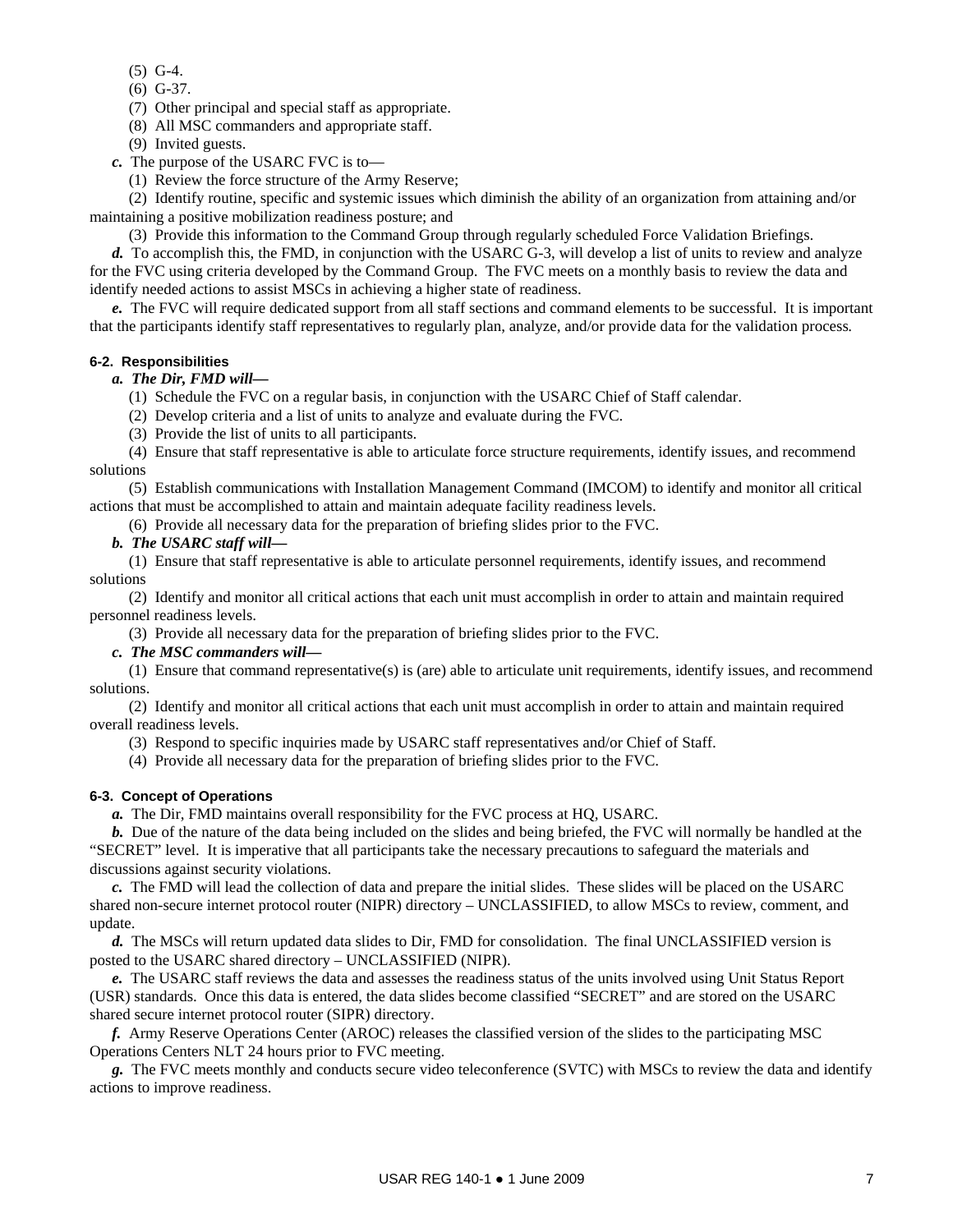# **Appendix A References**

**Section I Required Publications** 

# **SB 700-20**

Army Adopted Items of Materiel and List of Reportable Items. (Cited in para 4-4(6). Available at: [https://liw.logsa.army.mil/help/general/mergedProjects/WebLIDB/mergedProjects/Item%20Information%20WebHelp/suppl](https://liw.logsa.army.mil/help/general/mergedProjects/WebLIDB/mergedProjects/Item%20Information%20WebHelp/supply_bulletin_700_intro.htm) [y\\_bulletin\\_700\\_intro.htm](https://liw.logsa.army.mil/help/general/mergedProjects/WebLIDB/mergedProjects/Item%20Information%20WebHelp/supply_bulletin_700_intro.htm).)

**AR 570-7**  Manpower and Equipment Control for Equipment Survey Program. (Cited in para 4-4b(9).)

**AR 710-3**  Inventory Management Asset and Transaction Reporting System. (Cited in para 4-4b(10).)

**Section II Related Publications** 

**AR 5-9**  Area Support Responsibilities

**AR 5-10**  Stationing

**AR 11-2**  Management Control

**AR 37-104-4**  Military Pay and Allowance Policy

**AR 71-11**  Total Army Analysis (TAA)

**AR 135-7**  Incentive Programs

**AR 140-1**  Mission Organization and Training

**AR 140-483**  Army Reserve Land and Facilities Management

**AR 335-15**  Management Information Control System

**RCS RCFD-014**  "Change in Status of USAR Organizations" and "USAR Command Plan Issue Worksheet"

**Section III Prescribed Forms**  The following forms are available on the AKO and USAR Intranet websites.

**USAR Form 19-R**  USARC Command Plan Issue Worksheet. (Prescribed in para 2-3c.)

**USAR Form 122-R**  Change in Status of USAR Organization. (Prescribed in para 3-3.)

# **Section IV Referenced Forms**

This section contains no entries.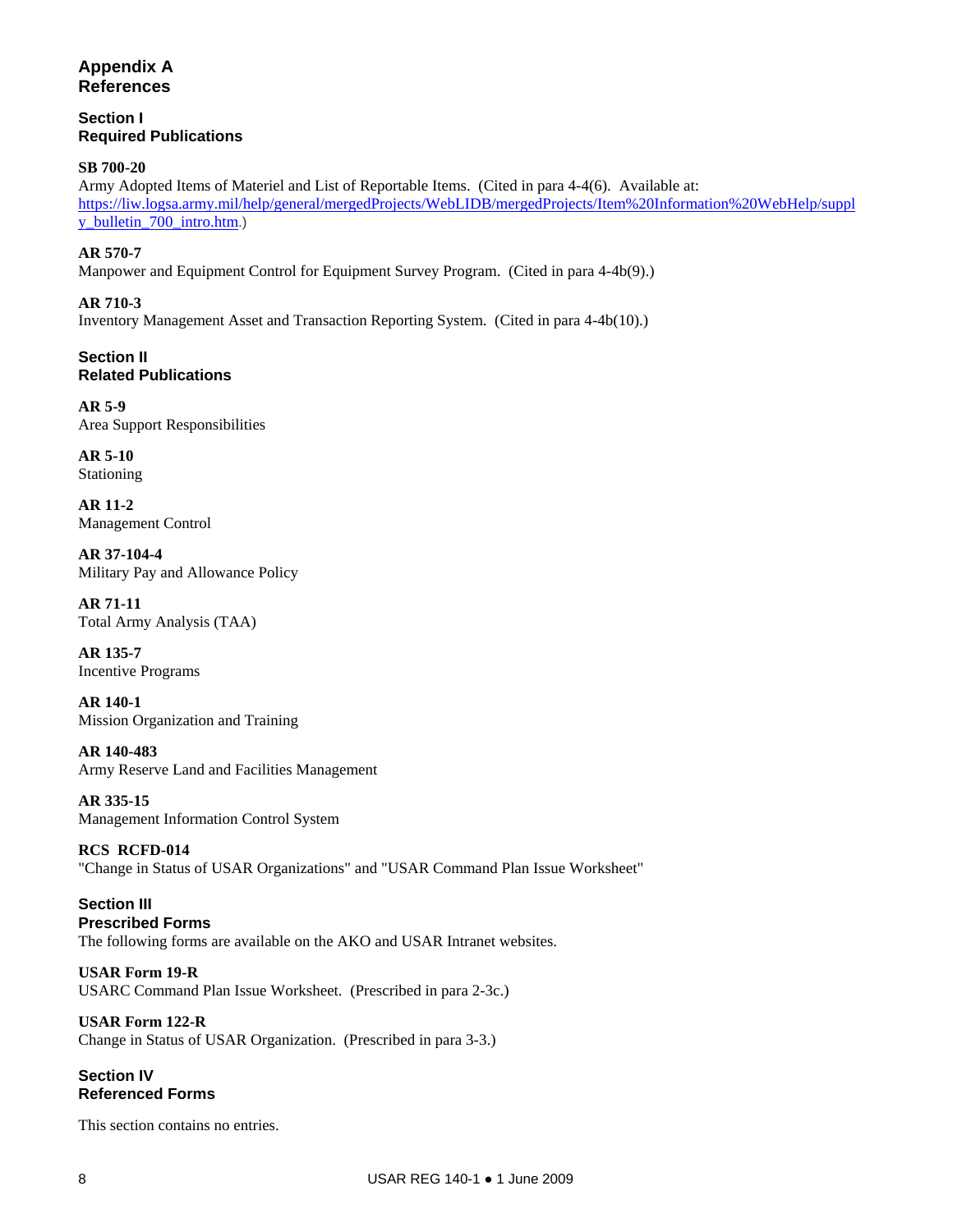# **Glossary**

**Section I Abbreviations** 

**C2**  command and control

**CAR**  Chief, Army Reserve

**DPW**  Department of Public Works

**FI**  force integrator

**FTS**  full-time support

**HQ**  headquarters

**HQDA**  Headquarters, Department of the Army

**MTOE**  modified table of organization and equipment

**MSC**  major subordinate command

**PO**  permanent order

**RSC**  regional support command

**SRC**  standard requirements code

**TAA**  total Army analysis

**TAADS**  The Army Authorization Documents System

**TAG**  The Adjutant General

**TDA**  table of distribution and allowances

**TOE**  table of organization and equipment

**TPU**  troop program unit